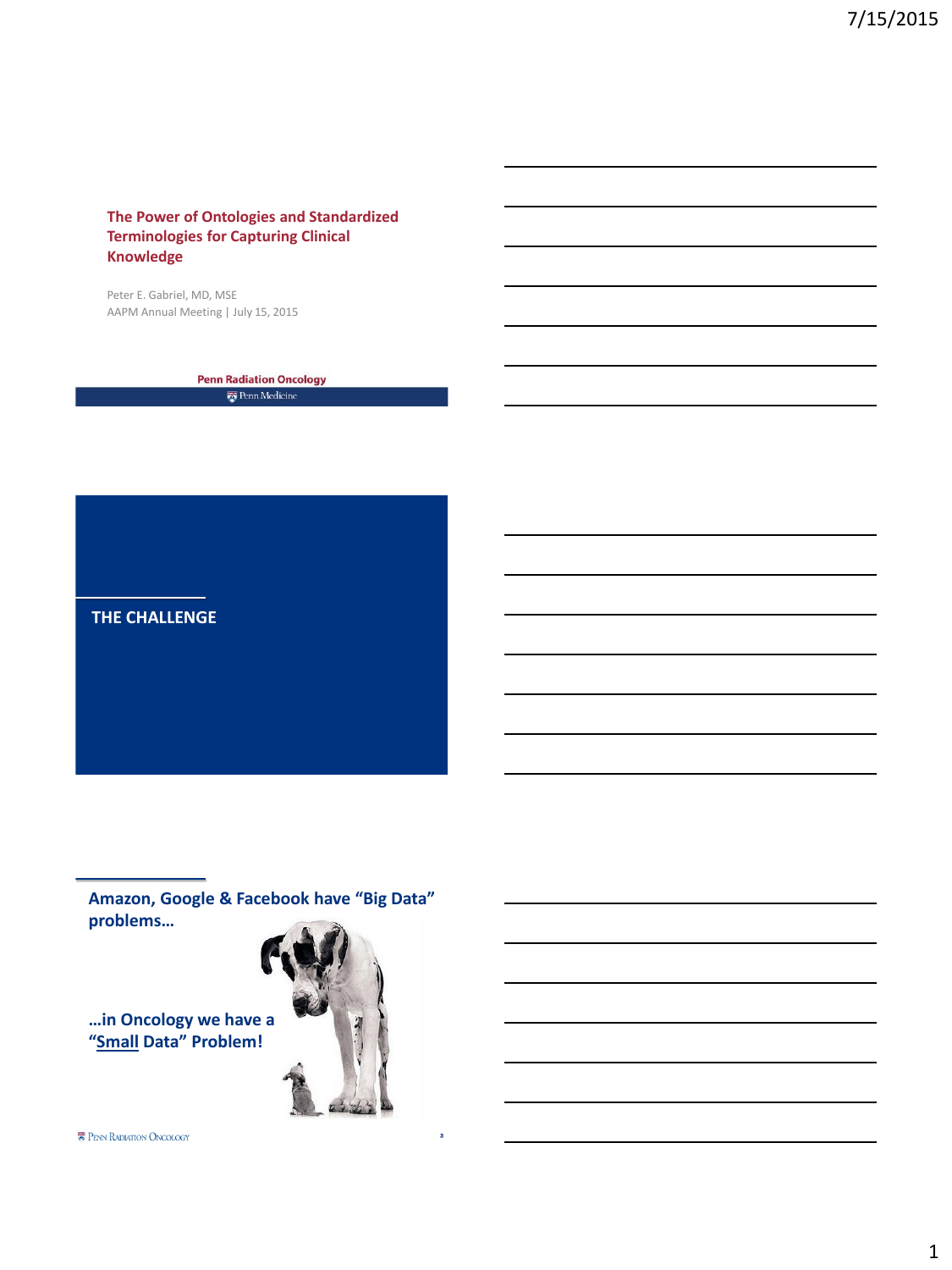# **The "Small Data" Problem**

- 1. Structured clinical data is lacking; much valuable clinical info is trapped in free text notes and reports
- 2. Oncology is changing rapidly:



**↑** precision in disease characterization and risk stratification

4

5

6

- patients available at any one institution to:
- test research hypotheses
- develop predictive models

**E** PENN RADIATION ONCOLOGY

### **Combining EHR data across institutions is hard**

| <b>Syntactic</b><br><b>Interoperability</b> |   | the ability for systems to<br>exchange data                                        |
|---------------------------------------------|---|------------------------------------------------------------------------------------|
| Semantic<br><b>Interoperability</b>         | = | the ability for systems to<br>exchange data with<br>unambiguous, shared<br>meaning |

#### **E** PENN RADIATION ONCOLOGY

## **An example of syntactic interoperability:**

### The **DICOM-RT** standard tells us where

information goes, but not what it means

| >ROI Number                                  | (3006.0022)  | 1C           | Identification number of the ROI. The<br>value of ROI Number (3006.0022) shall<br>be unique within the Structure Set in<br>which it is created. Required if Structure<br>Set ROI Sequence (3006.0020) is sent.                                       |  |  |  |
|----------------------------------------------|--------------|--------------|------------------------------------------------------------------------------------------------------------------------------------------------------------------------------------------------------------------------------------------------------|--|--|--|
| >Referenced Frame of Reference<br><b>UID</b> | (3006, 0024) | 1C           | Uniquely identifies Frame of Reference<br>in which ROI is defined, specified by<br>Frame of Reference UID (0020.0052) in<br>Referenced Frame of Reference<br>Sequence (3006.0010). Required if<br>Structure Set ROI Sequence<br>(3006.0020) is sent. |  |  |  |
| >ROI Name                                    | (3006.0026)  | 2C           | User-defined name for ROI. Required if<br>Structure Set ROI Sequence<br>(3006.0020) is sent.                                                                                                                                                         |  |  |  |
| >ROI Description                             | (3006.0028)  | $\mathbf{a}$ | User-defined description for ROI.                                                                                                                                                                                                                    |  |  |  |
| >ROI Volume                                  | (3006.002C)  |              | Volume of ROI (cubic centimeters).                                                                                                                                                                                                                   |  |  |  |
|                                              |              |              |                                                                                                                                                                                                                                                      |  |  |  |

**"Total\_Lung" vs. "LUNG\_TOTAL" vs. "LUNG\_TOT-GTV" vs. "LUNG\_L" vs. "RT\_LUNG" vs. ….**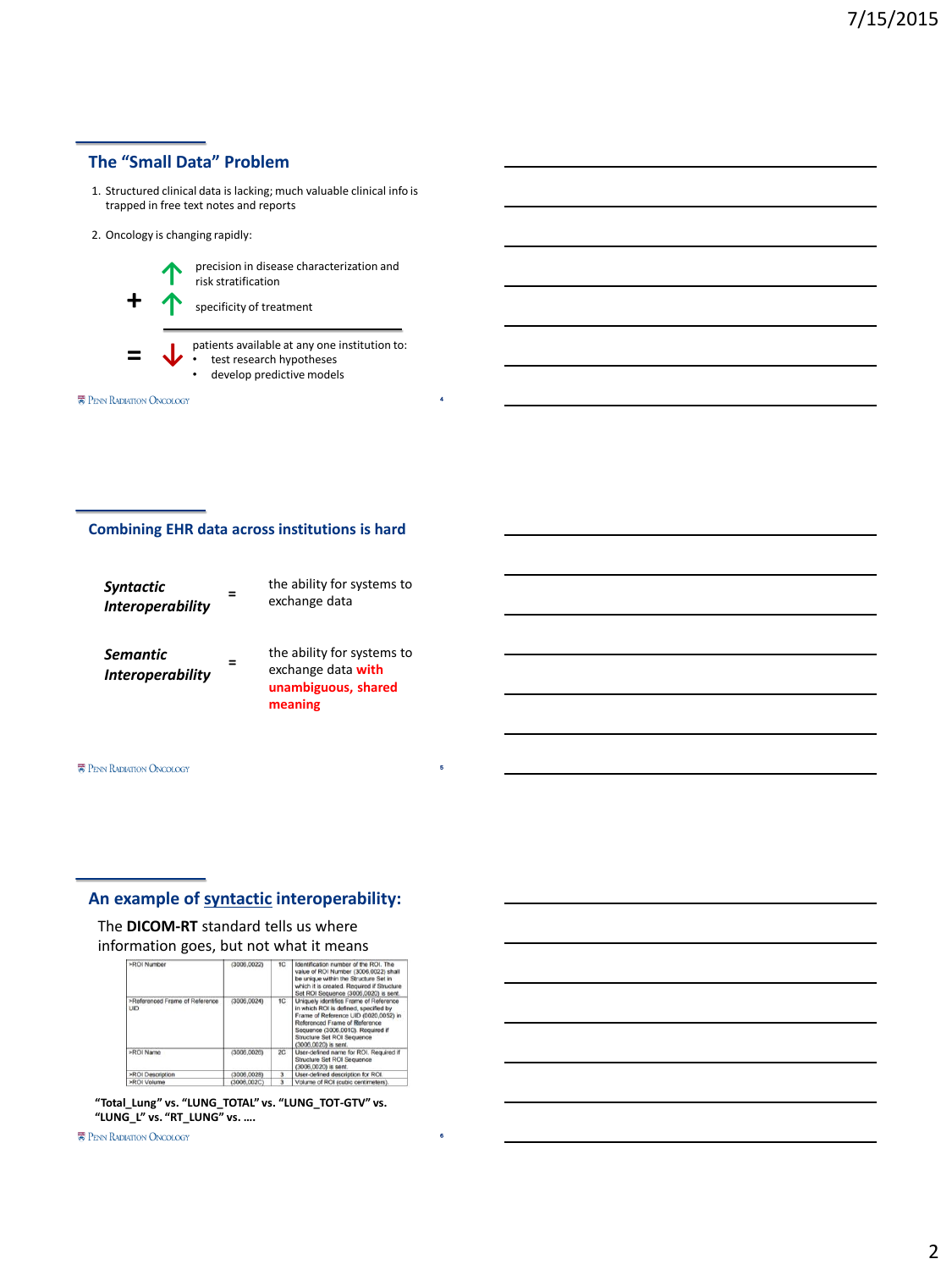### **An example of semantic interoperability:**

The **RxNorm** standard can allow a computer to understand how these three concepts are related:

> Tylenol 325mg PO tabs Acetaminophen 500MG oral tablets NyQuil 2tbsp Oral Liquid

### **Standards for representing clinical information with explicit meaning are the key to semantic interoperability.**

7

**E** PENN RADIATION ONCOLOGY

# **REPRESENTING CLINICAL KNOWLEDGE**

## **Common ways to represent knowledge:**

|                            | Pros                                                                                                                                    | Cons                                                                                              |  |  |  |
|----------------------------|-----------------------------------------------------------------------------------------------------------------------------------------|---------------------------------------------------------------------------------------------------|--|--|--|
| <b>Natural</b><br>Language | • Captures nuance, detail<br>Infinite expressive range<br>٠<br>Natural, familiar, established<br>No maintenance, never<br>٠<br>obsolete | Ambiguous<br>Imprecise<br>Unpredictable<br>٠                                                      |  |  |  |
| Codes                      | Concise, precise<br>Structured, consistent<br>٠<br>Analyzable, interpretable<br>٠                                                       | Rigid, tedious,<br>cumbersome<br>Harder to capture<br>٠<br>nuance/detail<br>High maintenance<br>٠ |  |  |  |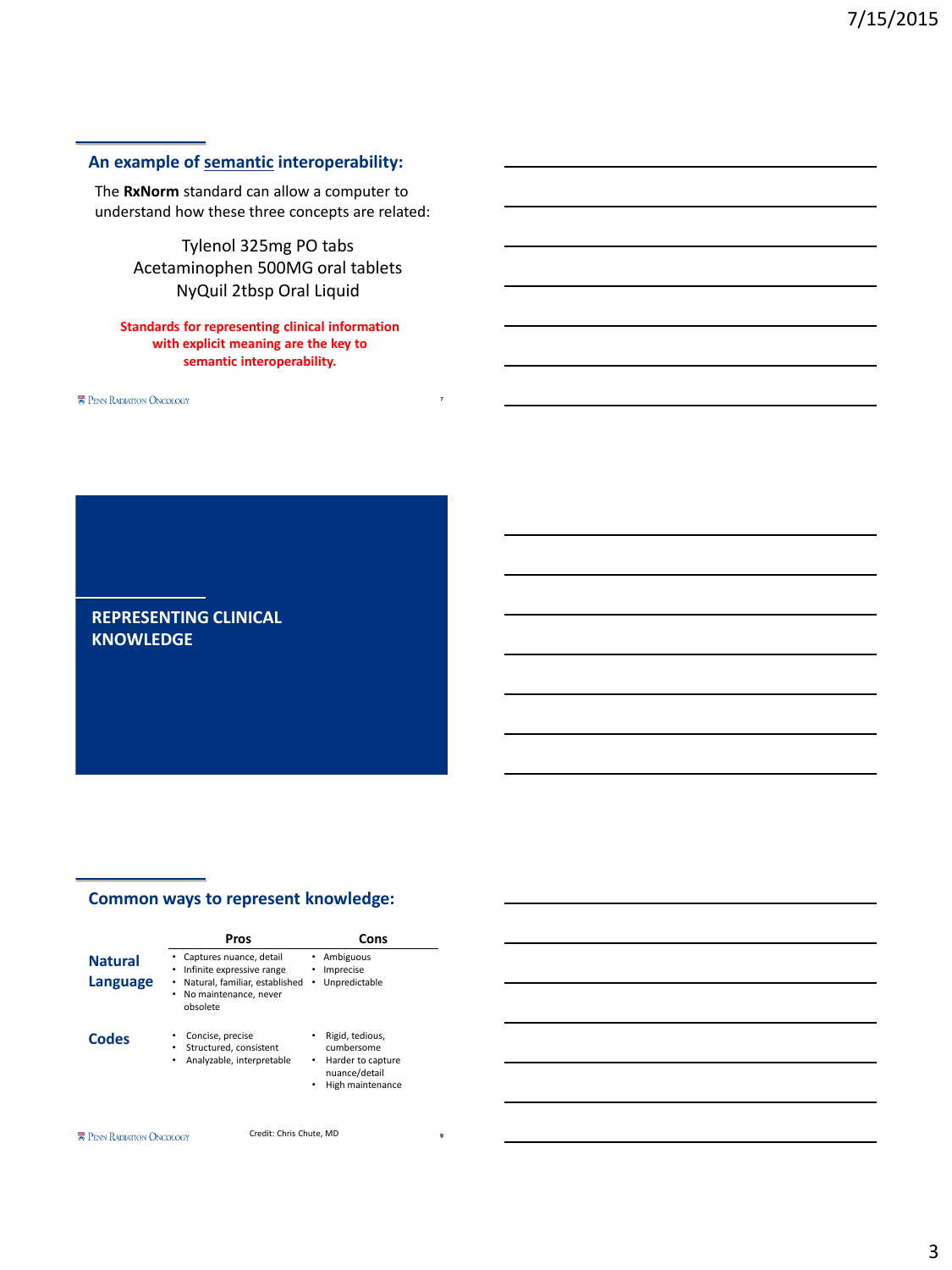### **Some different names for coding systems, or, the "terminology of terminologies:"**

Coding Terminology Controlled Vocabulary Nomenclature Thesaurus Taxonomy Classification Grouping Ontology

**E** PENN RADIATION ONCOLOGY

### **"Terminologies" in simplest form are:**

- Finite, enumerated sets of terms intended to convey information unambiguously
- Each "term" is a symbolic representation of a single concept; usually code + name/description

#### **A familiar example:**

International Classification of Diseases, 9th Revision, Clinical Modification (ICD-9-CM): 162.0 = Malignant neoplasm of trachea

162.2 = Malignant neoplasm of main bronchus

162.3 = Malignant neoplasm of upper lobe, bronchus or lung

**E** PENN RADIATION ONCOLOGY

…etc.

### **Design considerations / sophistication**

- Formal definitions of terms, or just labels?
- Redunancy how are synonyms handled?
- Relationships between terms:
	- Explicit or implicit?
	- Hierarchical? Polyhierarchy or strict hierarchy?
	- Other non-hierarchical relationships?
- Are axioms supported?
	- E.g. the "has laterality" relationship does not apply to unpaired organs

### **E** PENN RADIATION ONCOLOGY

12

10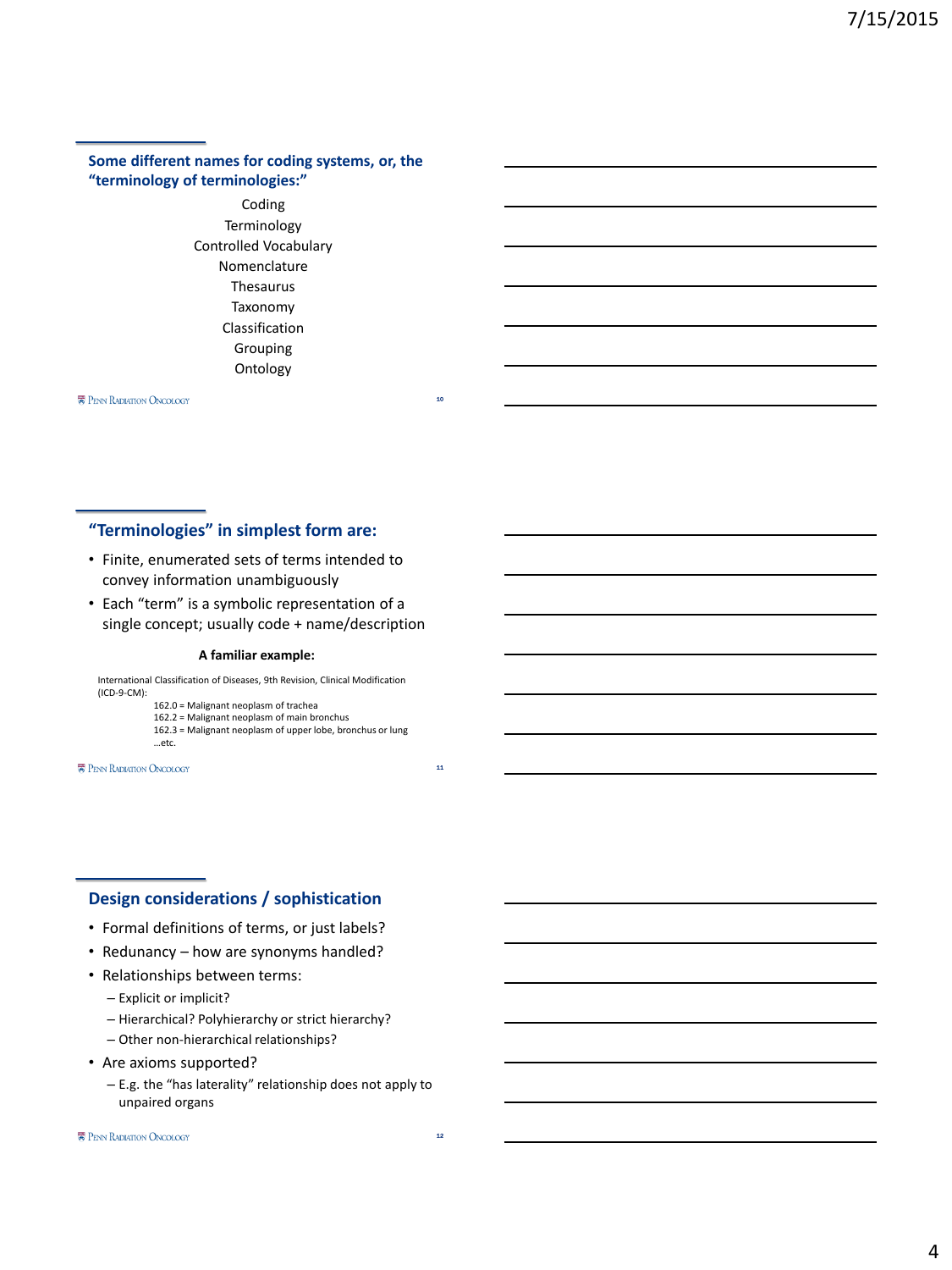# **Design considerations (cont.)**

• Granularity and "pre-coordinated" vs. "postcoordinated" concepts

### Example:

| Pre-coordinated:                 | third degree burn of left index finger<br>caused by hot water                                                                                            |
|----------------------------------|----------------------------------------------------------------------------------------------------------------------------------------------------------|
| Post-coordinated:                | burn of skin<br>morphology: third degree burn injury<br>finding site: index finger structure<br>laterality: left<br>٠<br>causative agent: hot water<br>٠ |
| <b>E PENN RADIATION ONCOLOGY</b> | Credit: Wikipedia                                                                                                                                        |

13

14

# **Ontologies are the most sophisticated and powerful type of terminology**

- Formal definitions
- Explicit relationships
- Logical axioms that support inference

### Different Approaches:

| Conceptual                       | • model according to concepts of interest<br>• no inherent constraints, only those defined  |
|----------------------------------|---------------------------------------------------------------------------------------------|
| Realism                          | • model based on what exists in reality<br>• constraints should not diverge from real world |
| <b>Upper Level</b>               | $\cdot$ 'thing'<br>• break down terms along disjoint axes                                   |
| <b>E PENN RADIATION ONCOLOGY</b> | Credit: Chris Stoeckert, Ph.D.                                                              |

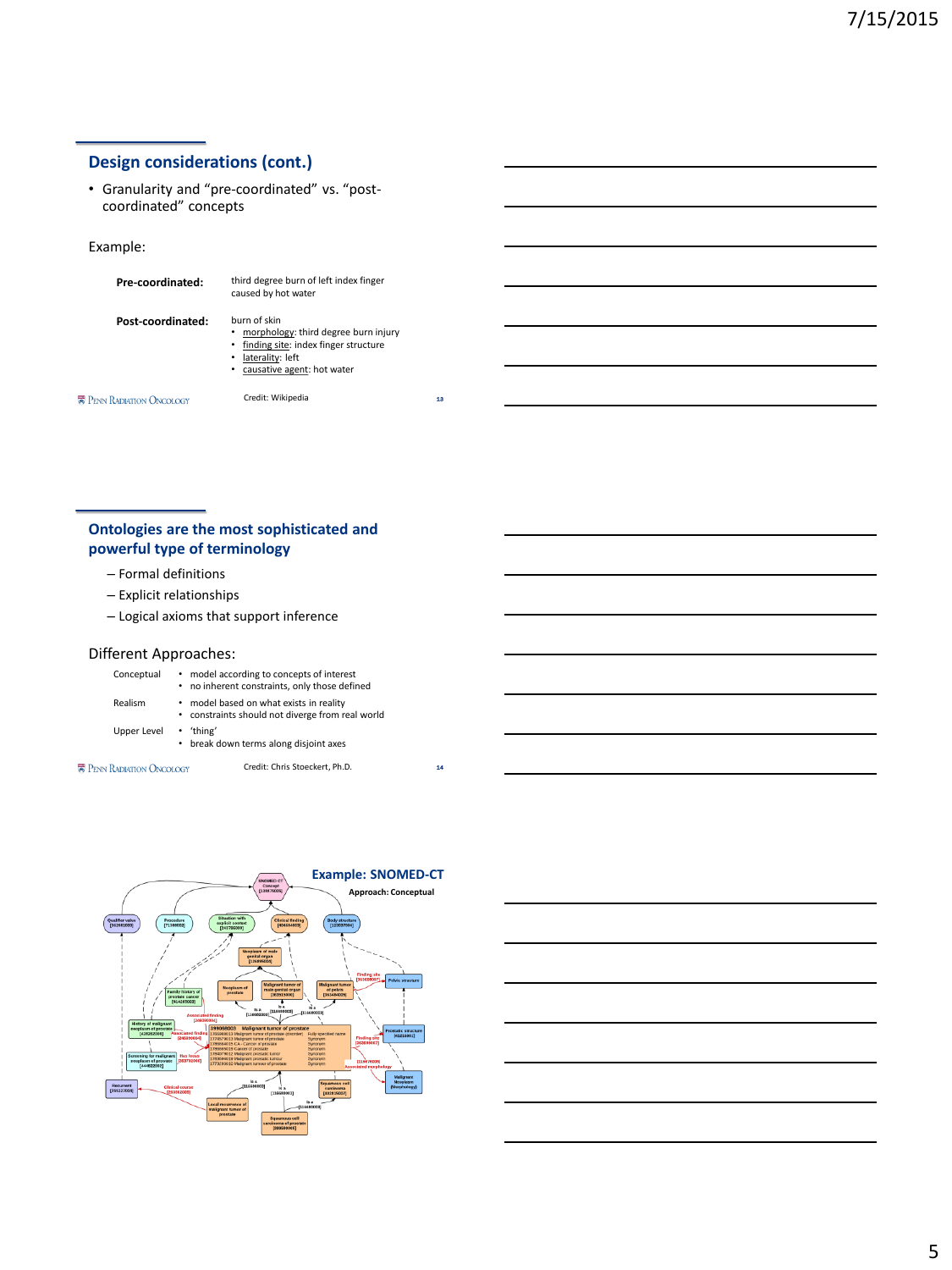



## **OBO Foundry Ontologies**

| <b>RELATION TO</b><br><b>TIME</b>                      | <b>CONTINUANT</b>                                    |                                        |                                      |                                     | <b>OCCURRENT</b>                                  |                                     |                               |     |
|--------------------------------------------------------|------------------------------------------------------|----------------------------------------|--------------------------------------|-------------------------------------|---------------------------------------------------|-------------------------------------|-------------------------------|-----|
| <b>GRANULARITY</b>                                     | <b>INDEPENDENT</b><br>CONTINUANT                     |                                        | <b>DEPENDENT</b><br>CONTINUANT       |                                     | <b>INFORMATION</b><br><b>ARTIFACT</b>             |                                     |                               |     |
| ORGAN AND<br>ORGANISM                                  | Organism<br><b>NCBI</b><br>Taxonomy                  | Anatomical<br>Entity<br>(FMA,<br>CARO) | (ENVO)                               | Organ<br>Function<br>(FMP.<br>CPRO) | (PATO)<br>Quality                                 | IAO<br>Software,<br>Algorithms,<br> | Biological<br>Process<br>(GO) | OBI |
| <b>CELL AND</b><br><b>CELLULAR</b><br><b>COMPONENT</b> | Cell<br>(CL)                                         | Cellular<br>Component<br>(FMA, GO)     | Ontology                             | Cellular<br>Function<br>(GO)        | Phenotypic                                        | Sequence Data,<br><b>EHR</b> Data   |                               |     |
| <b>MOLECULE</b>                                        | Environment<br>Molecule<br>(ChEBI, SO,<br>RnaO, PrO) |                                        | Molecular<br><b>Function</b><br>(GO) |                                     | Images,<br>Image Data,<br>Flow Cytometry<br>Data, | Molecular<br>Process<br>(GO)        | OBI:<br>Imaging               |     |

**E** PENN RADIATION ONCOLOGY

Credit: Barry Smith. Ph.D.

17

18



### **A Practical Use Case**

### *What chemotherapy drugs has a patient received?*

• Penn Medicine Data Warehouse: – 363,484 unique medication records from inpatient and outpatient EHR dictionaries - which are chemo agents?? – All records were mapped to concepts in an external terminology / thesaurus (3M™ Healthcare Data Dictionary) – A query starting from high-level concept "Antineoplastic Drugs" traverses many is\_member / has\_member and is\_ingredient / has\_ingredient relationships to find: • 2,049 EHR medication records representing... • 120 unique chemotherapeutic drug ingredients - Can now easily find which of 120 agents a RadOnc patient < has received – Can share data using RxNorm or other standard concepts **This is hard work! But this is very powerful!**

**E** PENN RADIATION ONCOLOGY